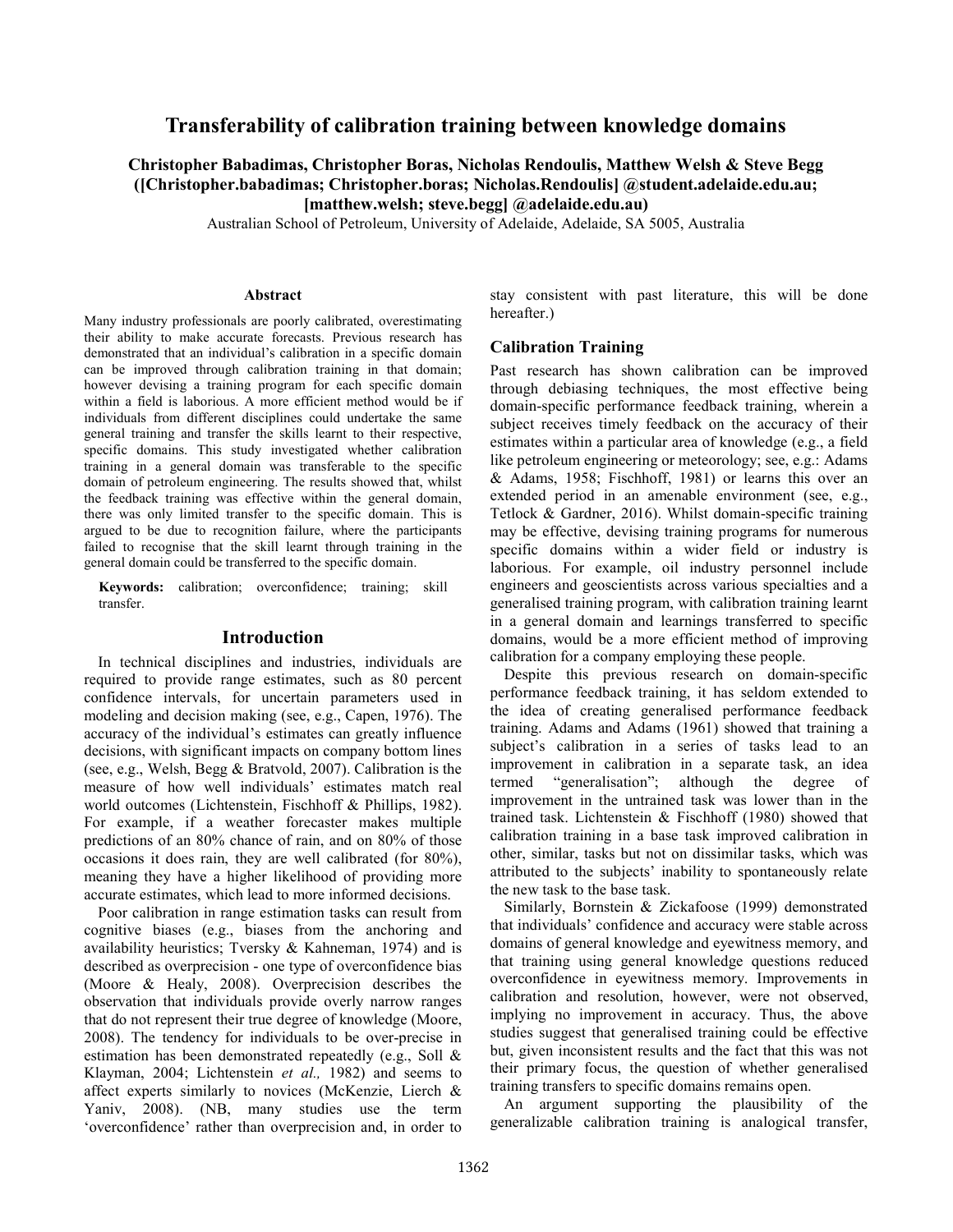where studies have shown transfer of knowledge (although not calibration training) across domains. Analogical transfer involves the use of a familiar problem to solve a novel problem of the same structure (Reeves, 1994). By identifying similarities in the structure of base and target problems, a subject can transfer the principles of the base problem to solve the target problem (Glick & Holyoak, 1983). Analogical transfer is argued to be the main method used to solve novel problems in all domains (Rumelhart, 1989). Given this, if the process of improving calibration training can be stripped down to its base structure, analogical transfer may facilitate transfer of calibration training across domains.

Whilst the structural similarities of the base and analogue problems are essential to facilitate transfer, they do not guarantee recognition of the relationship, which would prevent spontaneous transfer from one problem to the next without instructions or help (Day & Goldstone, 2012). Recognition failure is argued to occur largely as a result of dissimilar surface elements in the respective problems (Day, 2012) – for example, questions drawn from different domains - but may be improved by providing multiple base problems, as this will allow the subject to derive a more general analogy (Glick & Holyoak, 1983). Recognition failure may provide an explanation for the limitations in generalisation seen in Lichtenstein & Fischoff (1980), and Bornstein & Zickafoose (1999). Conversely, Adams and Adams (1958) achieved moderate generalization - using training in multiple, different tasks.

Given the paucity of research into the generalization of calibration training and the apparent absence of research connecting transferability of calibration training to analogical transfer, this paper has the opportunity to fill a distinct research gap. The research is further warranted by the paper's focus on the practical issue of how best to provide training. That is, seeing whether analogical transfer facilitates calibration training transferring to a new domain is both practically and theoretically interesting.

# Aims

Given the unclear evidence in the literature, this paper's primary aim is to see whether generalised training in calibration can be developed to enable transfer of improved calibration to problems in a different, specific knowledge domain – specifically, petroleum engineering. This leads to two main hypotheses, as shown below:

- H1: Calibration training will improve calibration within the domain in which the training is given.
- H2: Improvements in calibration training will transfer to a new, specific domain.

It is important to highlight that the term "general domain" is used to describe a domain, unrelated to the specific domain, in which training will be given. The term generalized training thus refers to training applied in the general domain. In the context of a real world application it makes sense for the general domain selected to be general knowledge, as this domain is accessible to all, and is clearly separate from a subject's specific domain of expertise. A general domain in this context could, however, be any domain other than the participant's specific domain.

# Methodology

# **Participants**

Participants were 54 (15F and 39M) recent (n=7) and current (n=47) students of the Australian School of Petroleum, University of Adelaide, ranging in age from 18 to 35 (M=22, SD=3.0). Previous experience with calibration varied amongst the participants, with 31 participants having previously undertaken a course that taught calibration, and 15 who had not undertaken the course but who indicated (prior to the study) that they understood what calibration was and how it affects decision making. Participants entered a draw (1 in 6 chance) to win one of several \$200 gift cards.

# Materials

Testing materials consisted of three questionnaires - two general knowledge, and one in the domain of petroleum engineering - and a feedback/training package (described below). In this scenario, petroleum engineering is the specific domain, and general knowledge the general domain. Petroleum engineering was chosen to be specific domain due to the higher level of expertise in this field (compared to the general populace) shared by all participants. This higher level of experience is expected to elevate their knowledge of this domain above the participant's understanding of more general knowledge; separating it from the general domain. In terms of knowledge transfer, the assumption is that participants may think differently about their area of specialty than general knowledge questions and, thus, that recognition failure across the two domains may be more likely.

The first general knowledge test – designated "Pre-Training" - contained 30 questions; however, the number of questions in the remaining tests (designated "Post-Training" and "Domain Specific") were reduced to 20 each following participant feedback. The tests consisted of questions that had definite numerical answers and were sufficiently difficulty for participants not to simply know the true answer. An example of a question used in the general knowledge domain (i.e., the Pre-Training and Post-Training questionnaires) was "How many countries does the Nile River cross over?" For comparison, an example question used in the Domain Specific questionnaire was "How many times greater is the Young's Modulus of a stiff sandstone compared to the Young's Modulus of coal?"

In all cases, participants were asked to provide a low and a high value such that they were 80% confident their range would contain the true value. (The initial page of each test provided information about how to answer the questions, including an example question.)

While the second test is designated "Post-Training",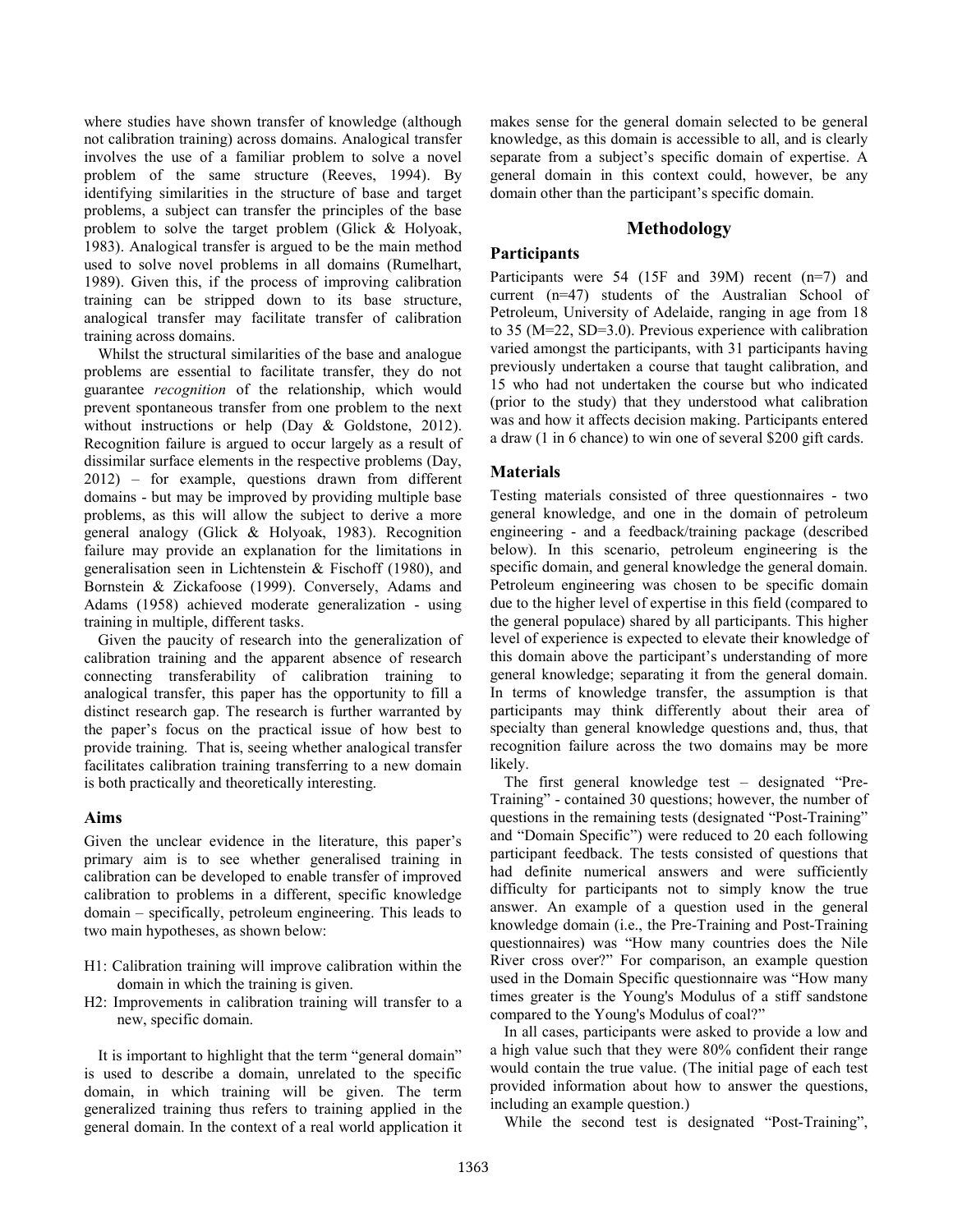feedback materials were provided only to the Experimental Group. This was a pdf document, consisting of: information about calibration and overconfidence, a calibration curve illustrating the subject's under/overconfidence, a histogram showing the subject's calibration score relative to other participants, and a graphical depiction of the subject's confidence intervals, plotted against the corresponding true answers. These figures were intended to help participants understand the degree of overconfidence they had shown in the Pre-Training test. Each figure was accompanied by a short explanation, and information on methods for improving calibration on the remaining tests – including recognition of their current calibration in order to prompt them to give wider ranges.

#### Procedure

After registering their interest, participants were provided with links to access the Pre-Training questionnaire online (on SurveyMonkey) with instructions to complete each question by providing 80% confidence interval estimates. Based on the results of the Pre-Training questionnaire, participants were divided into two groups with similar levels of calibration. Feedback training was then distributed to the Experimental Group via email, at most two weeks after completing the test, with instructions to read and understand the material completely before continuing to the general knowledge Post-Training questionnaire). To test whether participants understood the feedback, a four-question quiz was given on the material covered in the training package. Participants who scored less than 3 out of 4 (2 participants) were moved from the Experimental Group to the control group, as it was adjudged they had not read the material and hence not received the feedback (NB – while recognizing that removing the participants may have been a more appropriate, this choice was made in light of the already small sample). Links to the Post-Training and the Domain Specific questionnaires were then provided to participants straight after the feedback training was distributed.

Improvements in calibration due to the feedback training were measured by comparing the Experimental Group's Post-Training and Domain Specific questionnaires to baselines of the Experimental Group's Pre-Training questionnaire and the Control Group's Post-Training and Domain Specific questionnaires. Comparisons were made under the assumption that the tests were of equal hardness and both groups were equally well calibrated. This yields measures of both the effectiveness of the feedback training and the transferability of the training across domains.

### Results

# Descriptive Statistics

Table 1 shows the demographics for the experimental and control groups while Figure 1 shows the mean calibration achieved by each group under each condition (with 95% CIs - recalling that questions asked for 80% ranges meaning numbers under 80% reflect overconfidence). Prior experience refers to the knowledge the participants had acquired regarding calibration and overconfidence prior to this experiment's start. Participants who answered 'Yes' indicated they had received prior training or learning regarding calibration and overconfidence. 'Partial' referred to participants who believed they understood the concepts at least vaguely. 'No' referred to the participants believing they had no understanding of calibration or overconfidence.

Table 1. Descriptive statistics for demographic variables including prior knowledge of calibration by group

|                | Overall    | Control    | Experimental |  |
|----------------|------------|------------|--------------|--|
| N              | 54         | 29         | 25           |  |
| Gender $(\% )$ | M: 72      | M: 72      | M: 72        |  |
|                | F:28       | F: 28      | F: 28        |  |
| Age (SD)       | 22.0(3.0)  | 22.7(1.3)  | 22.3(4.2)    |  |
| Prior          | Yes: 57    | Yes: 72    | Yes: 40      |  |
| Experience     | Partial:28 | Partial:24 | Partial:28   |  |
| $\frac{0}{0}$  | No:15      | No: 4      | No:32        |  |

Looking at the figure, ones sees clear evidence of overconfidence across both groups and tests with none of the 95% CIs containing the 'expected' 0.8 proportion correct. The two groups seem to show similar levels of calibration on the Pre-Training questionnaire and Domain Specific Test but differ on the Post-Training questionnaire.





#### Repeated Measures ANOVA

A Repeated Measures ANOVA was used in SPSS to test the two hypotheses simultaneously. Table 2 summarises the significant results from this.

As shown in Table 2, participant's calibration scores differ across the three tests and there is also an interaction between test and group – supporting the observations made above. Independent samples t-tests were used, post-hoc, to compare the mean calibration scores of the Control Group and Experimental Group for each of the three tests as shown in Table 3. The tests indicated that, for both the Pre-Training questionnaire and Domain Specific questionnaire, the difference observed in mean calibration score between the Experimental and Control Group was not significant. However, there was a significant difference in the means of the Experimental and Control Groups on the Post-Training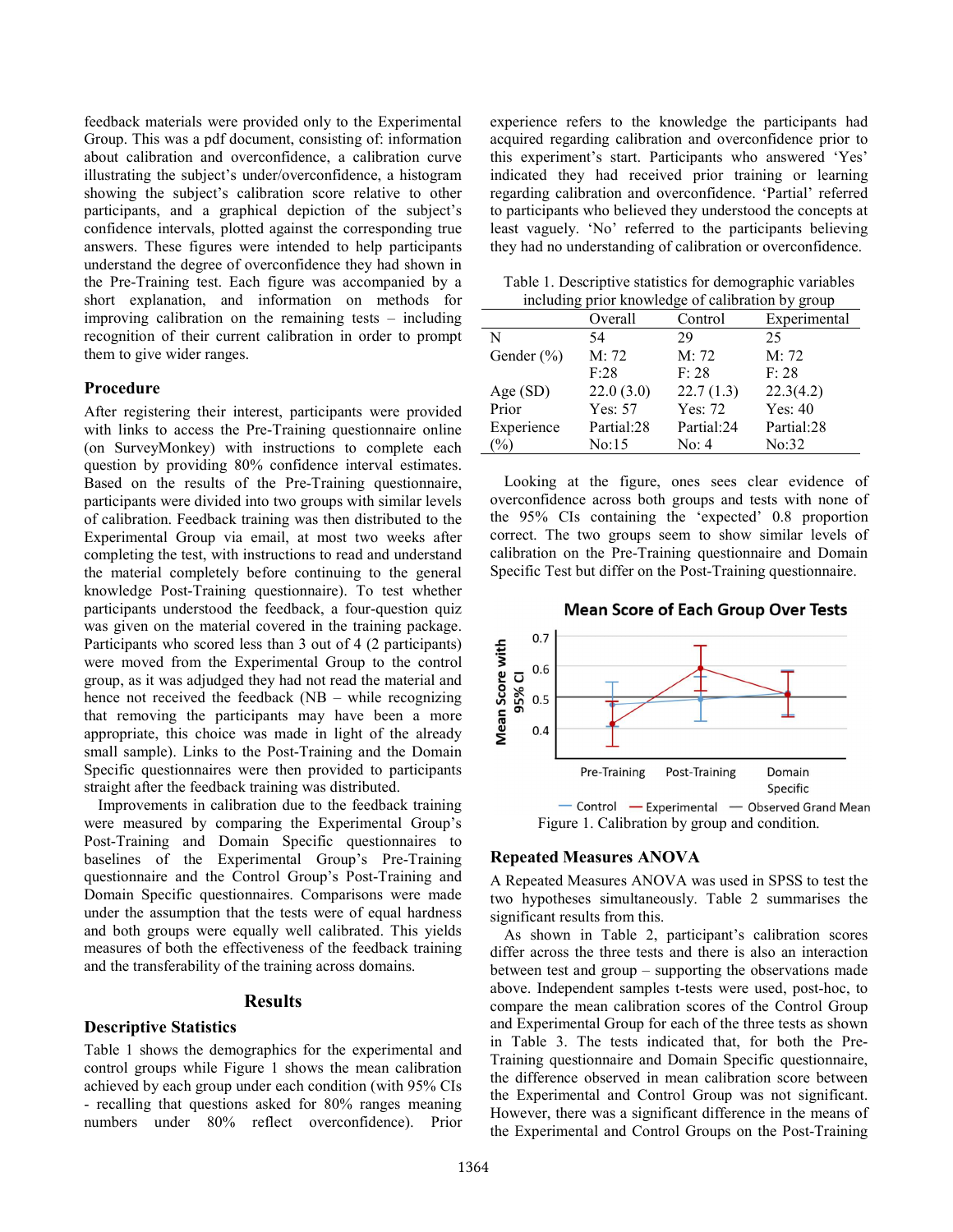questionnaire with the mean calibration score of the Experimental Group noticeably higher. This supports Hypothesis  $1 -$  that the feedback training improved the experimental group's Post-Training questionnaire results.

Table 2: Significant results of RM ANOVA

| Comparison          | F(df)    | F-value | P-value      |
|---------------------|----------|---------|--------------|
| Questionnaire       | F(2,104) | 10.4    | $\leq 0.001$ |
| Ouestionnaire*Group | F(2.104) | 6. I    | 0.003        |

Table 3: Independent t-tests between Experimental and Control Group for each questionnaire.

| Common Group for caen auconomium c. |          |      |
|-------------------------------------|----------|------|
| <i><b>Ouestionnaire</b></i>         | t(52)    |      |
| Pre-Training                        | 0.925    | .359 |
| Post-Training                       | $-2.189$ | .033 |
| Domain Specific                     | 0.164    |      |

Paired samples t-tests were used, post-hoc, to compare the relative difficulty of the tests, and to verify improvements in calibration observed in the independent samples t-tests. The tests, shown in Table 4, indicated that differences in the means between all the Control Group's tests were nonsignificant. That is, the tests were equally difficult for the Control group. Conversely, the tests indicated that differences in the means between all Experimental Group tests were significant – as shown in Table 5.

Table 4: Paired t-tests between each questionnaire for the Control Group.

| Comuoi Ologo.                 |       |      |  |
|-------------------------------|-------|------|--|
| Comparison                    | t(28) |      |  |
| Pre-Training-Post-Training    | 0.852 | .402 |  |
| Post-Training-Domain Specific | 0.627 | .536 |  |
| Domain Specific-Pre-Training  | 1.315 | .199 |  |

Table 5: Paired t-tests between each questionnaire for the Experimental Group.

| Comparison                    | tí 24    |       |
|-------------------------------|----------|-------|
| Pre-Training-Post-Training    | $-5.368$ | 0.000 |
| Post-Training-Domain Specific | 3.633    | 0.001 |
| Domain Specific-Pre-Training  | $-2.439$ | 0.023 |

The results of the ANOVA and t-tests, along with observation of Figure 1, suggest no significant difference in calibration scores in the Control Group – as would be expected. However, the figure and analyses show that calibration score for the Post-Training questionnaire of the Experimental Group is significantly higher than both the Experimental Group's Pre-Training questionnaire, and the Control Group's Post-Training questionnaire, which is taken as evidence that feedback training improved calibration.

The near-identical scores of the Control and Experimental groups on the Domain Specific questionnaire, however, suggests this benefit did not transfer to the new domain. That is, despite all tests using the same question format (80% confidence intervals), the change in domain was seemingly sufficient to prevent the training transferring, meaning Hypothesis 2 was not supported. A caution to this

interpretation, however, is the observation that the Experimental Group's calibration in the Domain-Specific questionnaire was significantly higher than in the Pre-Training questionnaire, but statistically no different to Control Group's calibration in the Domain-Specific questionnaire. This discrepancy is explored further, below.

## **Discussion**

# Experimental Findings

#### Baseline Measure

The performance on the Pre-Training questionnaire between the Experimental Group and the Control Group suggested both groups were similarly calibrated, indicating that the method for dividing participants into two groups was successful and that the control group can, justifiably, be compared to the experimental group as a baseline.

The consistent results of the Control Group across all tests similarly showed that each test was of similar difficulty, justifying comparisons between tests within a group.

#### Feedback Effectiveness

The comparison between the mean calibration scores of the Pre-Training questionnaire and Post-Training questionnaire of the Experimental Group shows that the feedback was effective - to a degree. This was reinforced through the comparison of the Experimental Group and the Control Group for the Post-Training questionnaire, which also found a significant result. Between the Pre-Training questionnaire and the Post-Training questionnaire for the Experimental Group, calibration scores improved by 17% (from 42% to 59%). This improvement in calibration was expected, as a wealth of previous research has shown that performance feedback training improves a subject's calibration (Adams & Adams, 1961; Lichtenstein & Fischhoff, 1980; Moore et al., 2017; Stone & Opel, 2000).

#### Transfer

As noted above, the comparison of the Experimental and the Control Groups on the Domain-Specific Test showed no significant difference, suggesting the Experimental Group was not able to transfer their knowledge of calibration to a different domain and thus arguing for recognition failure.

Comparing the Experimental Group's Pre-Training and Domain Specific results, however, showed a significant result driven by an approximately 8% increase (from 42% to 50%) in the Experimental group's mean calibration score. Considering the two tests were of similar difficulty – according to the baseline measure from the Control group the significant increase in calibration suggests participants were able to, at least partially, transfer their skills from the general knowledge domain to the specific domain of petroleum engineering and that this is being obscured in the analyses above by the Experimental Group's slightly lower scores on the Pre-Training questionnaire.

To quantify the extent of the transfer, the Post-Training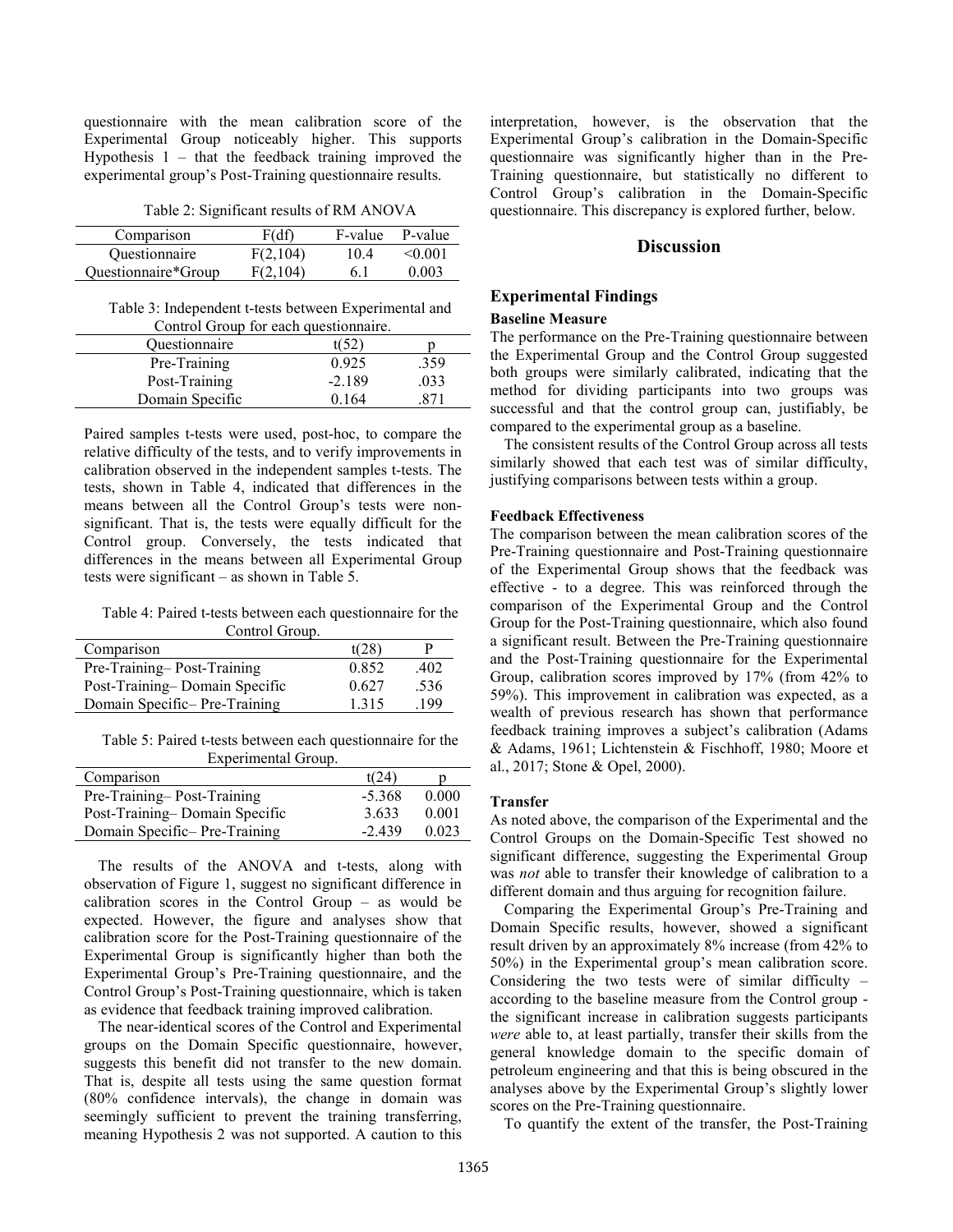questionnaire was compared to the Domain-Specific for the Experimental Group. This showed an  $\sim$ 10% decrease in mean calibration score from the Post-Training questionnaire to the Domain-Specific Test (60% compared to 50%, respectively). This significant difference suggests participants were not able to transfer all of what they had learnt about improving calibration to the new domain. Looking solely at the Experimental group's results in Figure 1 suggests that about half of the improvement seen following training transferred to the Domain Specific Test.

This, of course, contradicts the previous results and the discrepancy between these means that no strong conclusion can be drawn regarding whether the transfer of knowledge between domains did or did not occur. However, one conclusion that can be drawn is that, if the transfer occurred, it is well under 100%, in agreement with Adams & Adams (1961). This is also reminiscent of Glick & Holyoak's (1983) work on analogical transfer, where they argue that incomplete transfer may be due to recognition failure; that is, a failure to recognise the similarities in the problem structure and, hence, to recognise that the skills used successfully in one problem are applicable to the other.

While the question formats used in the three tests herein were identical – asking for 80% confidence intervals - it is possible that having experience in a domain evokes a different thought process to that which may be used to solve general knowledge type questions - reminiscent of knowledge partitioning (Lewandowsky & Kirsner, 2000) and suggesting that individuals' domain specific knowledge could be separated from their general knowledge and thus processes used to access one may not work for another.

This may have caused the participants to not recognise the similar structure between the general knowledge and specific domain type questions. That is, participants may have simply not recognised that their calibration training should also be applied to the specific-domain questions.

# External Factors

# Initial Calibration and prior knowledge

Simple comparisons showed participants, regardless of their stated prior experience with calibration (trained, aware or unaware) had similar calibration, and similar improvement after feedback. This is likely due to participants with prior knowledge not being able to apply the knowledge they learnt previously when setting confidence intervals. These results suggest that participants with previous experience with calibration were unsuccessful in reducing their overconfidence long-term, likely due to the fact they did not receive frequent calibration training or regularly practice calibration – as has been observed in previous research (see, e.g., Welsh, Bratvold & Begg, 2005).

# Caveats

# Sample Size

The sample size was smaller than hoped, as a result of strict time constraints for the project, meaning that statistical power is low. A larger sample might, for example, have helped determine to what extent transfer was actually occurring or whether the effect is an artefact of differences between groups and tests aligning coincidentally. As noted above, the low sample size also resulted in the decision to move participants from the experimental group and control group.

# Expertise

The type of questions asked throughout the Domain-Specific Test were designed to relate to the expertise of the participants. As petroleum engineering students, participants have increased knowledge about the petroleum engineering field, but would not be classified as 'experts'. This is doubly true, as the sample includes student participants from different year levels and thus with differing amounts of learning within the field. This concern is somewhat alleviated by the fact that the majority of participants were final year students or recent graduates, who could be expected to have similar levels of understanding of the field (which might, in fact, be less true of professionals further into their careers who tend to specialise into a sub-field). The selection of students of all year levels as the sample, however, meant that, despite all of the questions being related to the oil and gas industry, they had to be kept general enough that all participants could reasonably understand what they referred to – rather than being specific, technical questions that only a fully trained petroleum engineer could understand. That is, while the questions were about petroleum engineering, they did not truly test fundamental skills learnt by the participants. Questions more central to the petroleum engineering domain would provide a more accurate measure of knowledge transfer across domains but would require an expert sample.

# Testing Conditions

As noted, all tests were online, meaning participants were unable to ask clarifying questions if they did not understand the point of the test - or may have approached the test in unanticipated ways. Although instructions indicated that questions should take no longer than 30 seconds, many participants spent much longer than that on some questions, which may have repercussions on the consistency of the answers. Future work could, therefore, be conducted face to face, or more time be spent explaining the purpose of the test, possibly with the aid of a video. This would make it easier to see if participants are engaged in the test and answering the questions as expected. Conducting training feedback sessions in person could also be beneficial in ensuring that the main points of the training session are highlighted to the participant, so that they can better learn how to improve their calibration for future tests.

# **Ouestions**

Another concern related to the amount of time available to pilot the general knowledge questions with people similar to the expected participants. As noted elsewhere, the study was conducted as part of the student authors' coursework and, as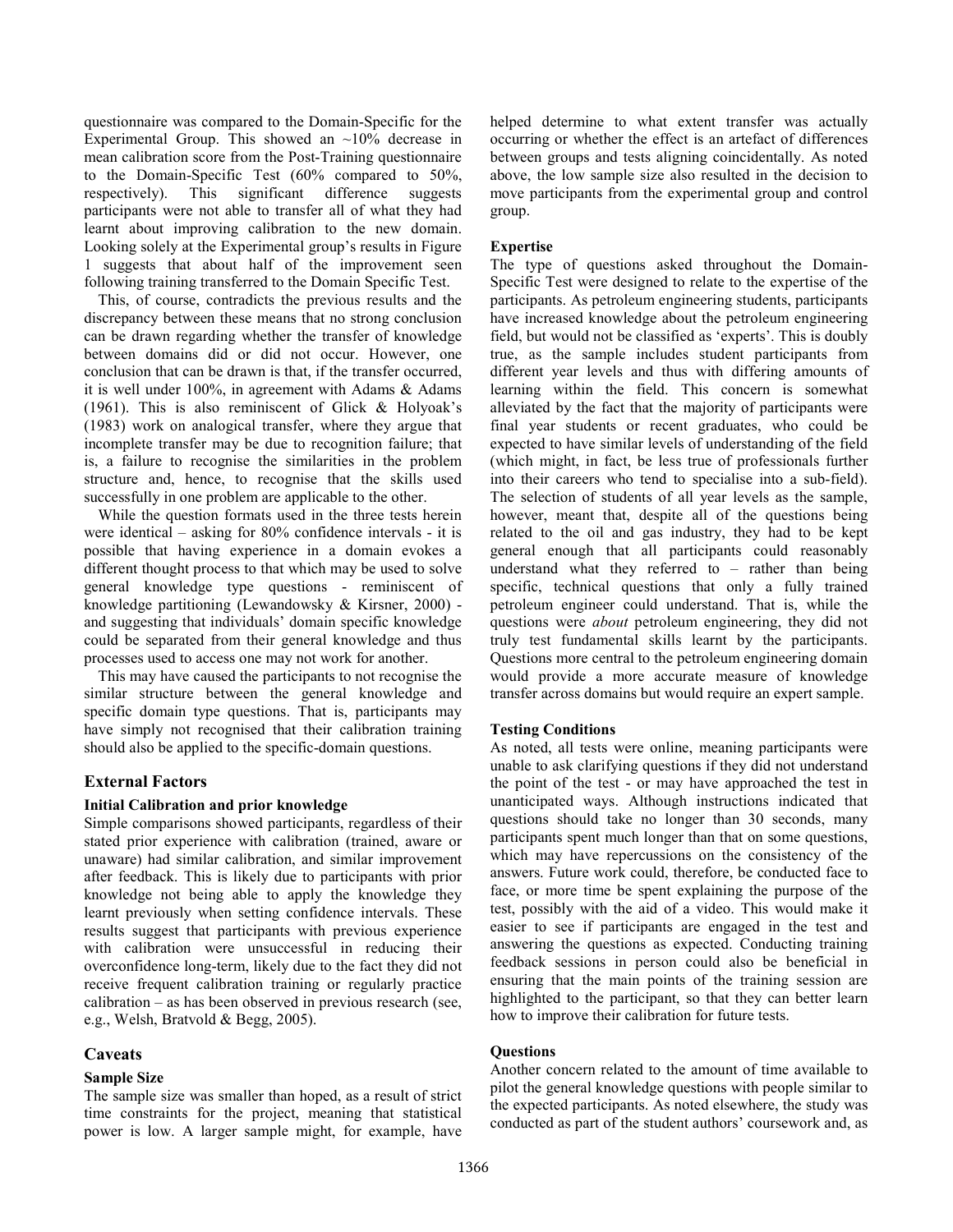such, had to be completed within semester, meaning that time for piloting was limited. While efforts were made to include a wide variety of questions participant feedback indicated there were several questions where some participants did not understand what the question was asking, and hence had no point of reference.

# Future Research

As noted in the acknowledgements, this experiment was conducted as part of the first three authors' final-year, undergraduate, research project. As such, there were strict time and budgetary constraints which dictated the approach taken and resulted in unavoidable limitations. Given this, and the equivocal evidence observed herein, larger, more rigorous follow-ups are warranted.

### Analogical Transfer

The results from this paper could be extended to determine the true extent at which analogical transfer of calibration training can occur. As shown by Glick & Holyoak(1983), one method to overcome recognition failure and improve transfer is to provide hints about applying the solution of the base problem to solve the analogue problem. In terms of this study, providing hints could simply entail telling participants to apply the training to the specific domain. The purpose of these hints is to remind the participants to use the knowledge and skills learnt from the training on the Post-Training questionnaires, in order to improve calibration. Directly reminding them to incorporate these skills when providing their ranges, would show how much of the training could be transferred in optimal conditions.

#### Individual Differences

An interesting approach would be to examine responses to a larger study of this type at an individual level – in order to determine whether the group-level improvements are driven by the majority of people improving a small amount or a smaller number of people showing a large improvement in calibration. Which of these better represents the true state of nature has implications for how to improve training processes. If the first, one might consider that better, or more intensive training is required to get participants closer to optimal calibration. If some participants are reaching optimal calibration with the current training, by comparison, the characteristics of or explanations provided by those participants might help improve current training to assist others in achieving similar benefits.

# Initial Calibration

The results from this experiment suggested that having prior knowledge of calibration did not influence the participants calibration estimates at any point during the test (in line with previous research from Welsh et al, 2005). An extension to the research could thus conduct a second, Post-Training questionnaire at a later date to determine if the effectiveness of the feedback training remained over time for participants who either had or had not been provided

continuing feedback aimed at maintaining better calibration. This could assist in determining how durable any benefits of training are and, thus, how often they need to be reinforced.

# Conclusion

Participants in this experiment showed levels of miscalibration in the form of overconfidence (overprecision) consistent with previous literature. The Control group, who received no feedback on their performance, showed very similar levels of overconfidence across the three tests with around half of their (theoretically) 80% interval estimates containing the true value on each test – suggesting that they were appropriately matched for difficulty and that the participants degree of expertise within a specific domain did not alter their degree of calibration relative to the general knowledge domain. Additionally, no benefit was seen for participants who reported having prior experience or knowledge of calibration and overconfidence.

The feedback training provided to participants in the Experimental group proved effective, increasing the number of their ranges containing the true value from 42% to 60%. Whether this benefit transferred to the Domain-Specific Test, however, was less clear, with different analyses pointing in different directions. The Experimental group did not significantly outperform the control group on the Domain Specific Test (in fact, they performed very slightly but not significantly worse). This may, however, reflect their having started from a somewhat lower base – as their Domain Specific Test results were significantly better than their own Pre-Training questionnaire results.

Given this conflict, the strongest conclusion that can be drawn is that, while it seems that transfer may have occurred, it was less than complete and that future research is needed to more accurately determine the bounds on the efficiency of transfer of expertise in calibration across domains.

# Acknowledgements

This study was conducted as part of the first three named authors' final year Petroleum Engineering Project at the Australian School of Petroleum. These authors contributed equally to the project and this paper and are named alphabetically. MBW is supported by ARC Linkage Grant LP160101460, which was awarded to SHB and includes support from Santos and Woodside. Please address correspondence regarding this article to MBW.

# References

- Adams, P. A., & Adams, J. K. (1958). Training in confidence-judgments. The American Journal of Psychology, 71(4), 747-751.
- Adams, J. K., & Adams, P. A. (1961). Realism of confidence judgments. Psychological review, 68(1), 33.
- Bornstein, B. H., & Zickafoose, D. J. (1999). " I know I know it, I know I saw it": The stability of the confidence–accuracy relationship across